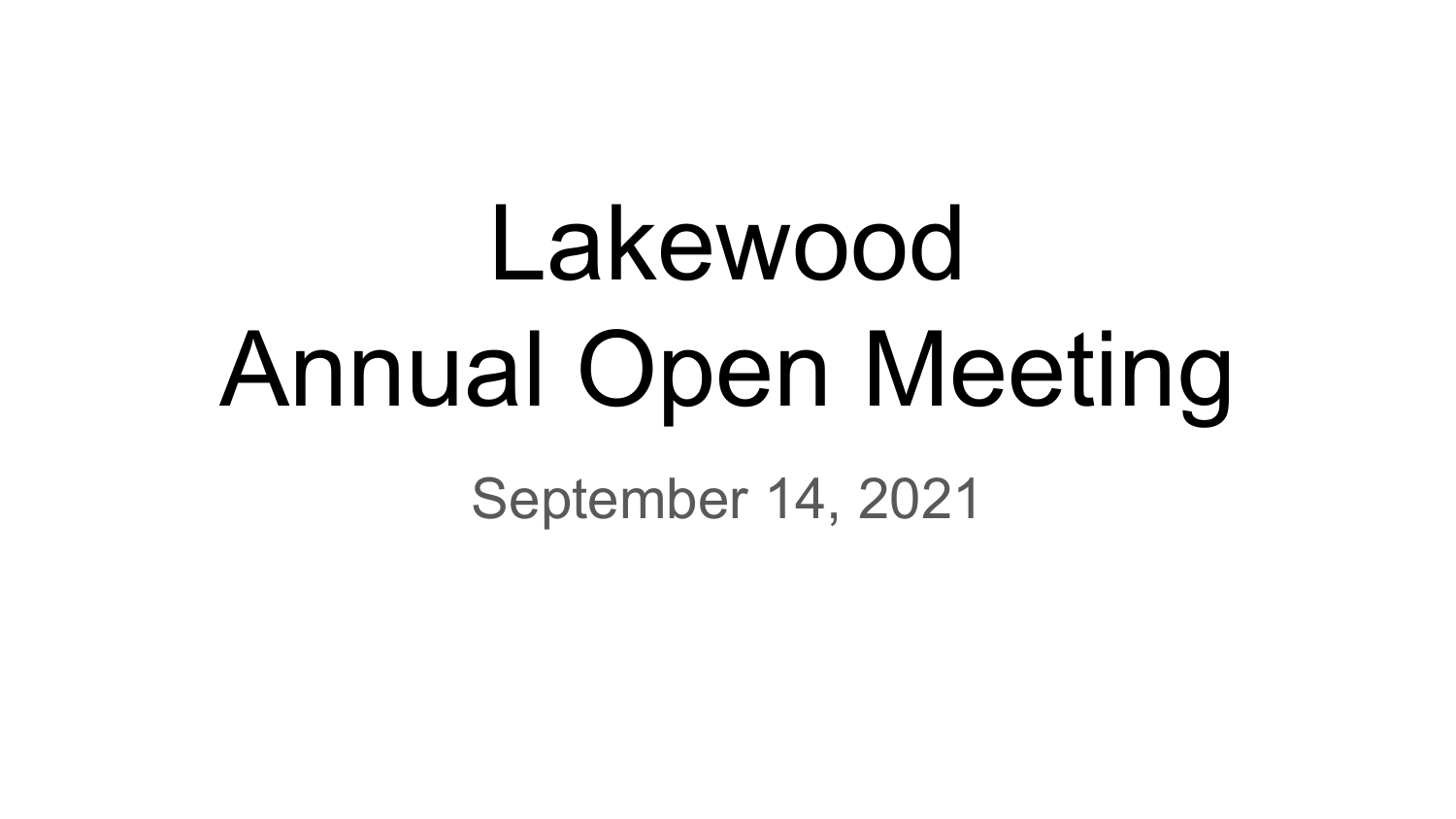### What does participation in Title I mean?

Title I is part of the Every Student Succeeds Act.

Title I provides funding for our school to provide additional help and support to students.

- School Improvement/Mejora de la calidad de la Enseñanza
- School/Parent/Family Compact/Escuela/Padres/Familia Estudiantes Compact
- Parent/Family Engagement Policy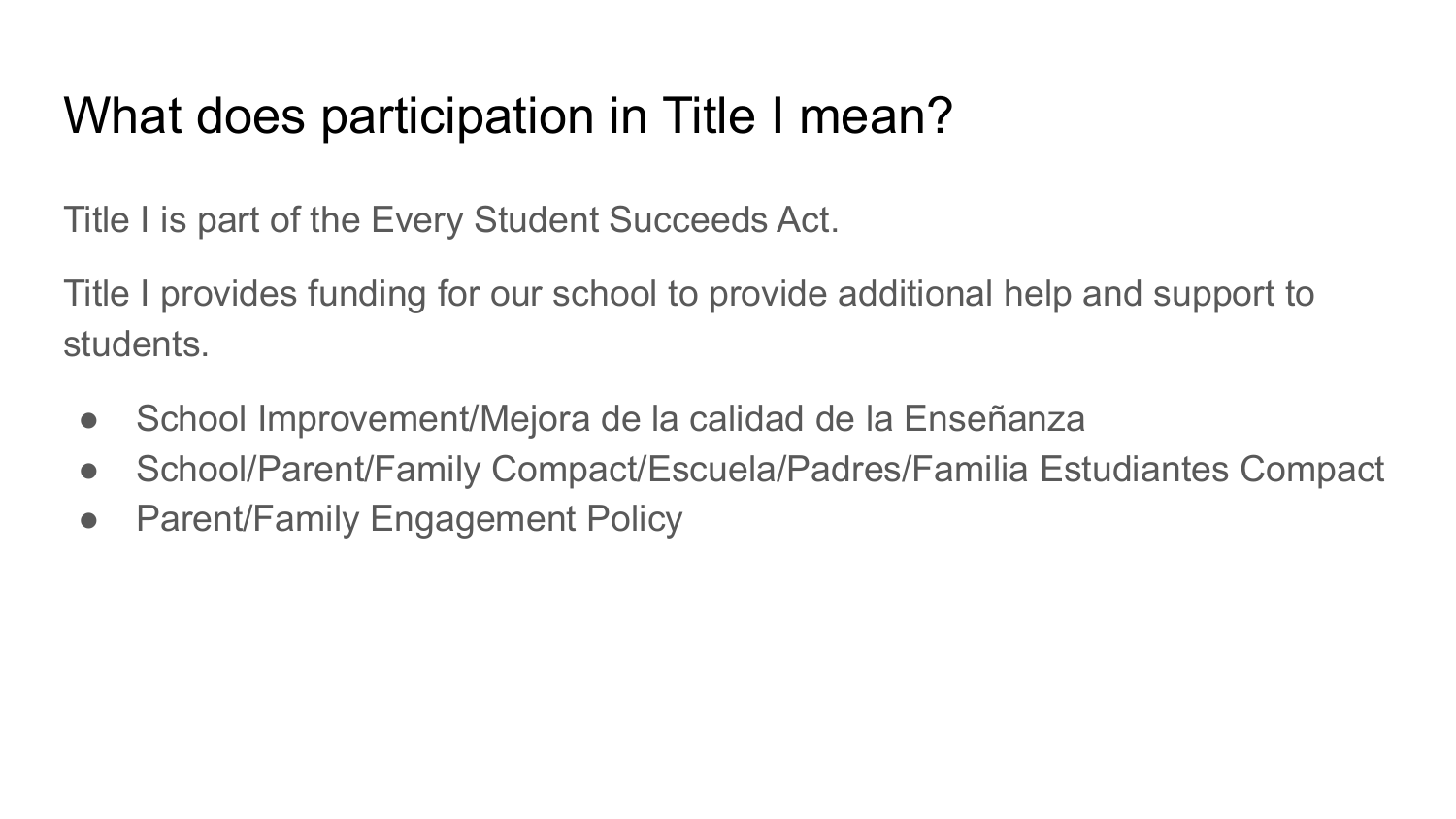

MATH<sup>®</sup>

The regular curriculum used at our school

AMERICAN READING COMPANY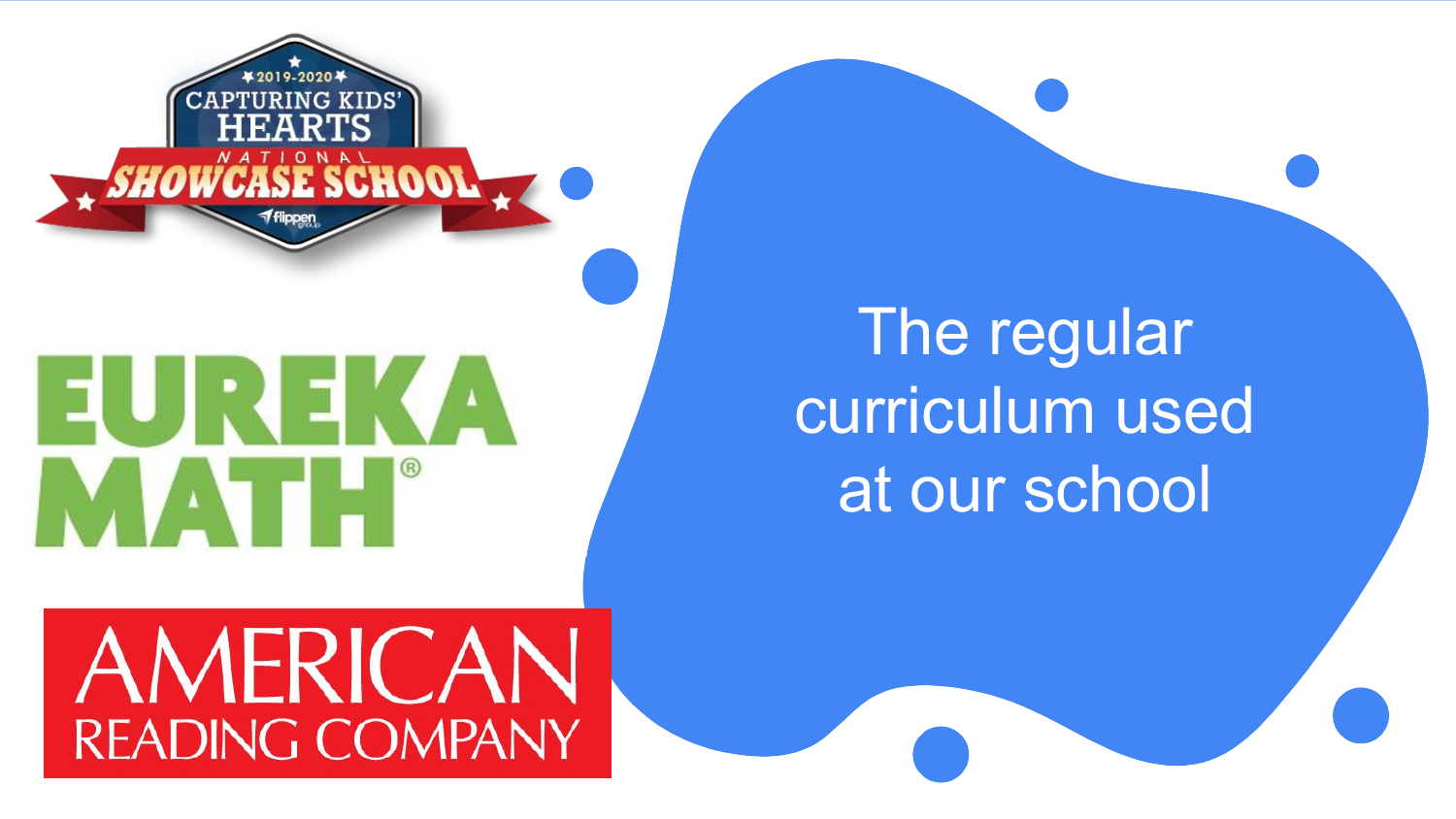### The Title I Program at our school

We use Title I Funds to:

- Hire teachers
- Purchase teacher materials and supplies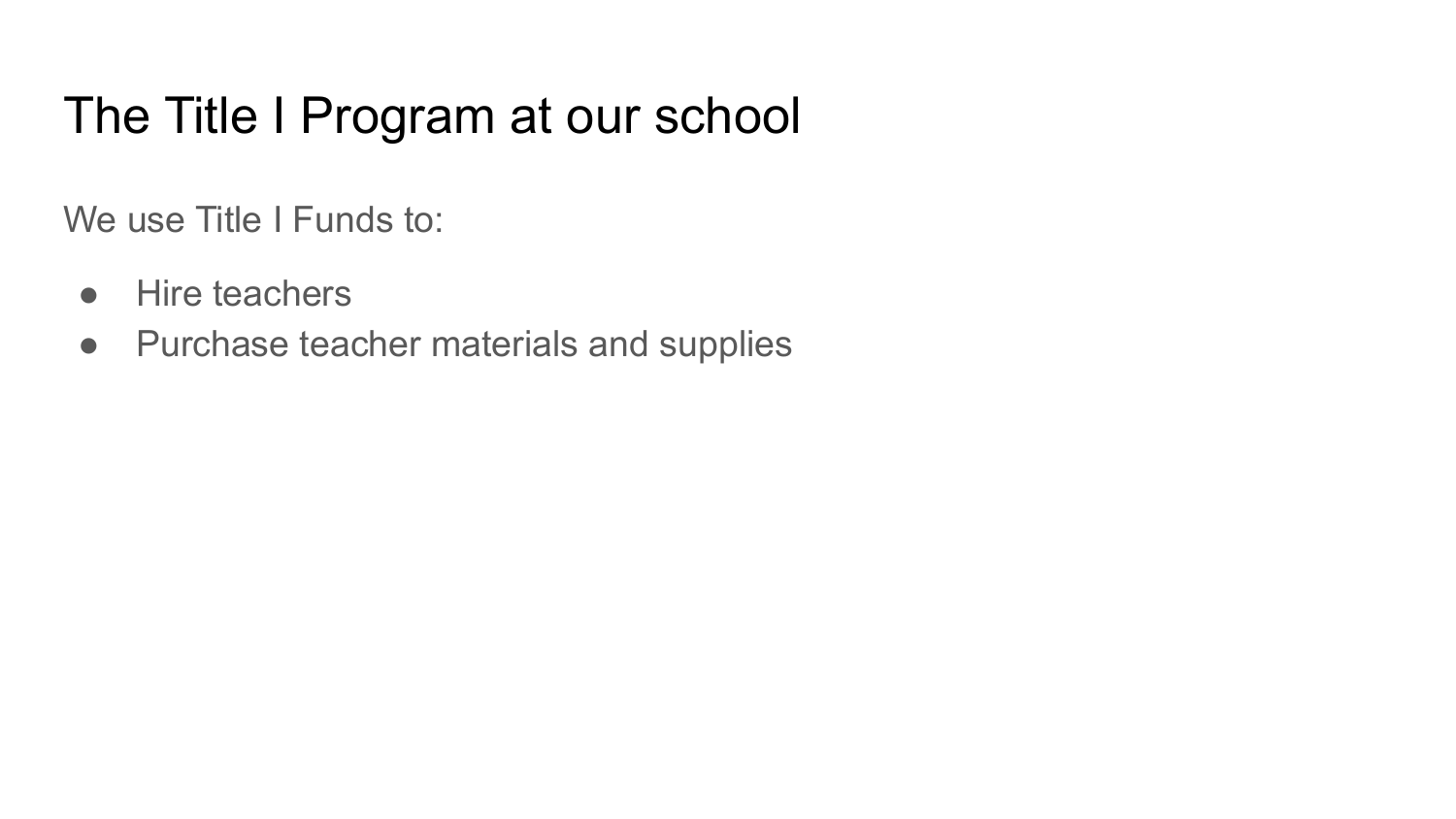#### The assessments we use and what they mean

- 3rd, 4th, 5th Grade Reading EOG
- 3rd, 4th, 5th Grade Math EOG
- 5th Grade Science EOG
- iReady Assessments (BOY, MOY & EOY)
- mClass Assessments (BOY, MOY & EOY)
- Case 21 Assessments (MOY & EOY)
- **Common District Assessments**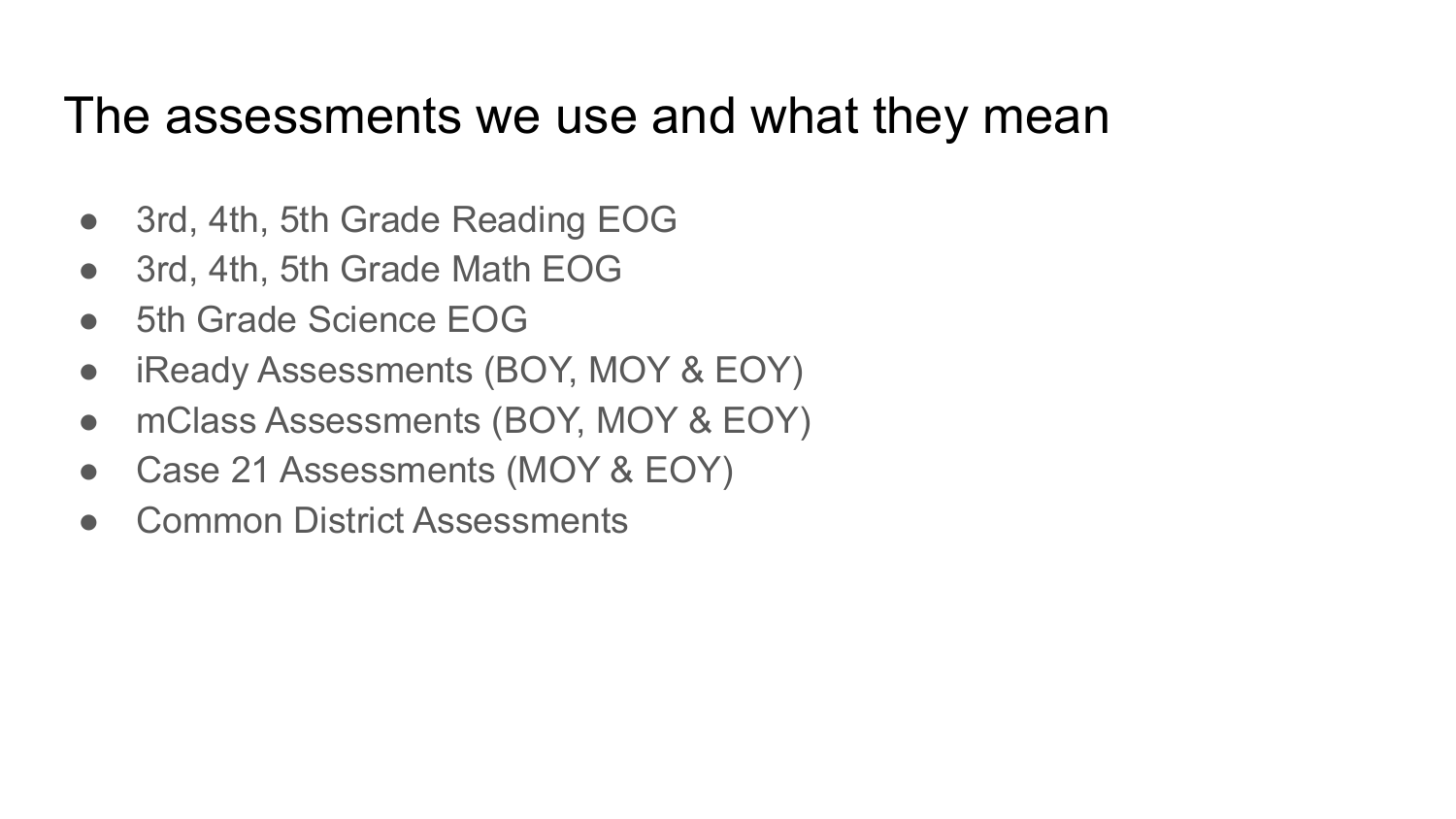## **[Learning Targets](https://drive.google.com/open?id=1ZvBlhLH6fC94t7AKCw1RGwZlnA-ElyZZ)/Objetivos de Aprendizaje**

# **The proficiency levels we will help your child to meet**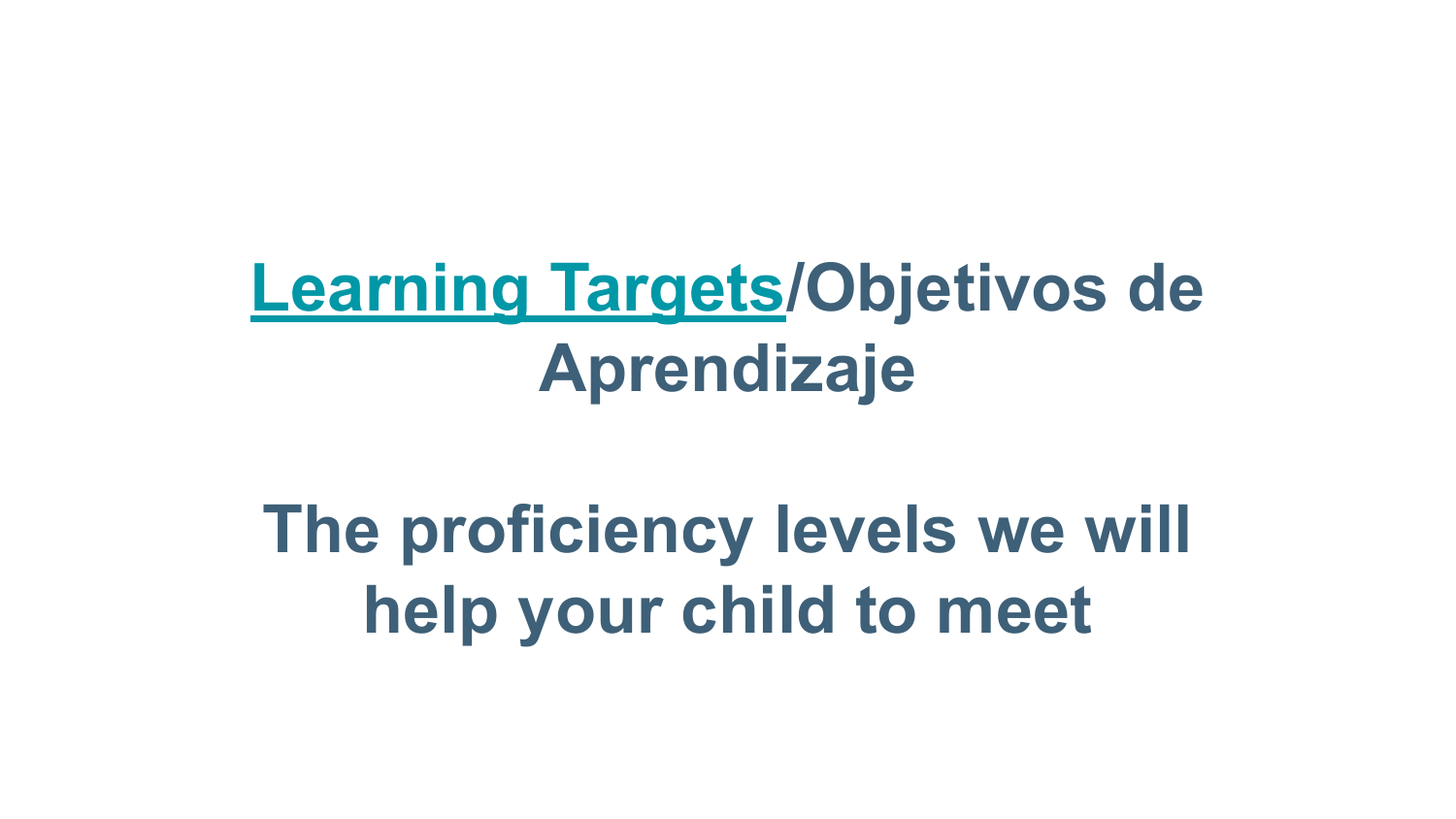#### **[TIPS FOR HELPING YOUR CHILD](https://www.weareteachers.com/15-fun-ways-to-practice-math/)/CONSEJOS PARA AYUDAR A SU HIJO/A**

- Stay Positive/Mantenerse positivo
- Using Sidewalk chalk to practice math facts/Utilizar tiza para practicar cuentas de matemáticas
- Using Dollar Tree flash cards to practice math fluency/Utilizar tarjetas de Dollar Tree para practicar la fluidez en matemáticas
- Dice War- Roll 2 dice- Multiply or add depending on grade level-Winner is the person with the biggest sum or product/Guerra de dados- Tire 2 dados- multiplique o sume dependiendo del nivel del grado del estudiante- El ganador es el que termina con la mayor suma o producto
	- > Variation- use number cards from a deck/Variación- use cartas de una baraja con números

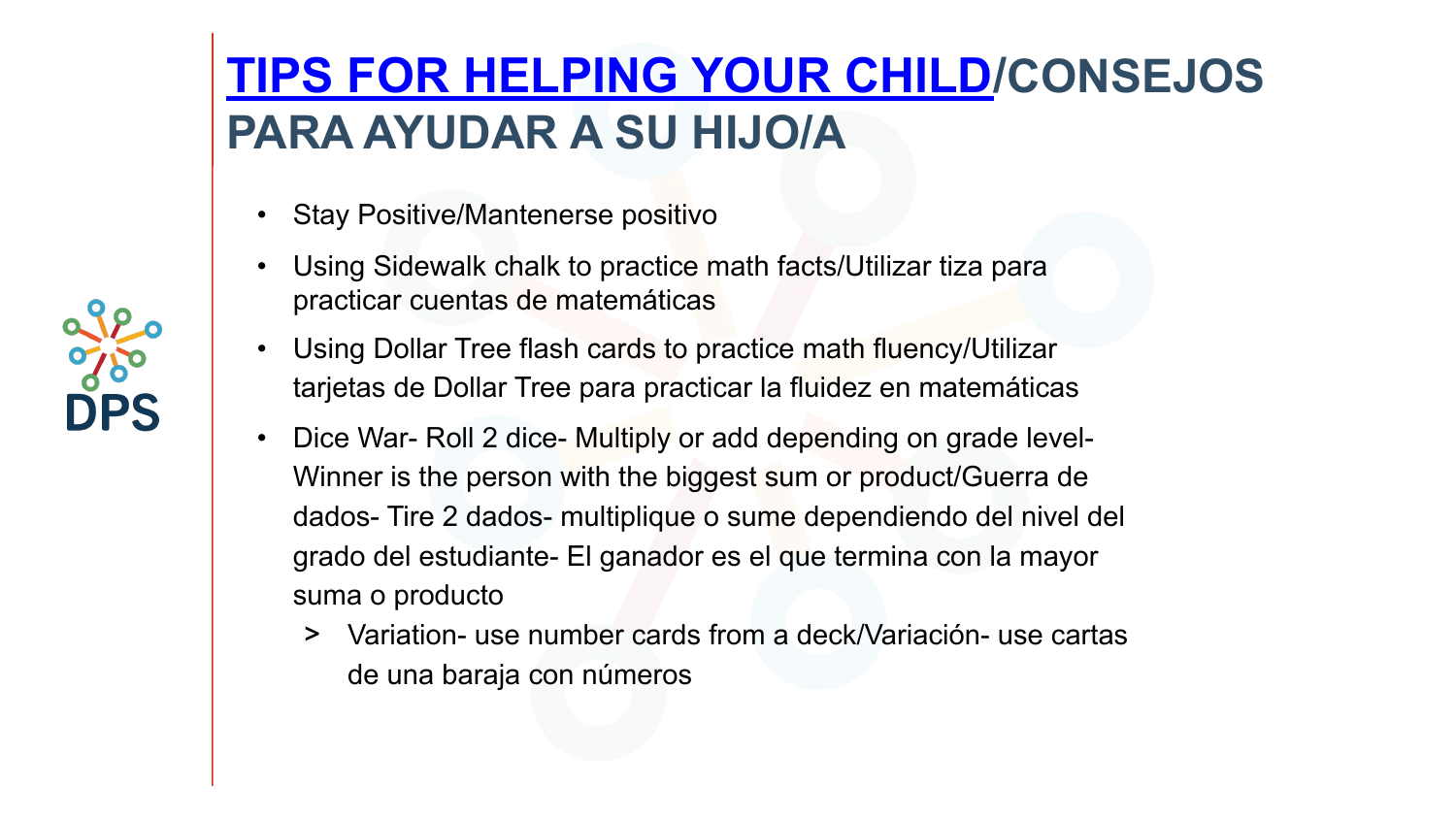### **TIPS FOR HELPING YOUR CHILD/ CONSEJOS PARA AYUDAR A SU HIJO/A**

- Have your child read to or with you every night. Haga que su hijo/a le lea a usted, o con usted, cada noche.
- Reading in any language is good practice/Es buena práctica leer en cualquier idioma
- Your child can be reading or listening/Su hijo/a puede leer o escuchar
- Be positive about your child's reading. Sea positivo sobre la lectura de su hijo/a.
- Ask questions/Hágale preguntas

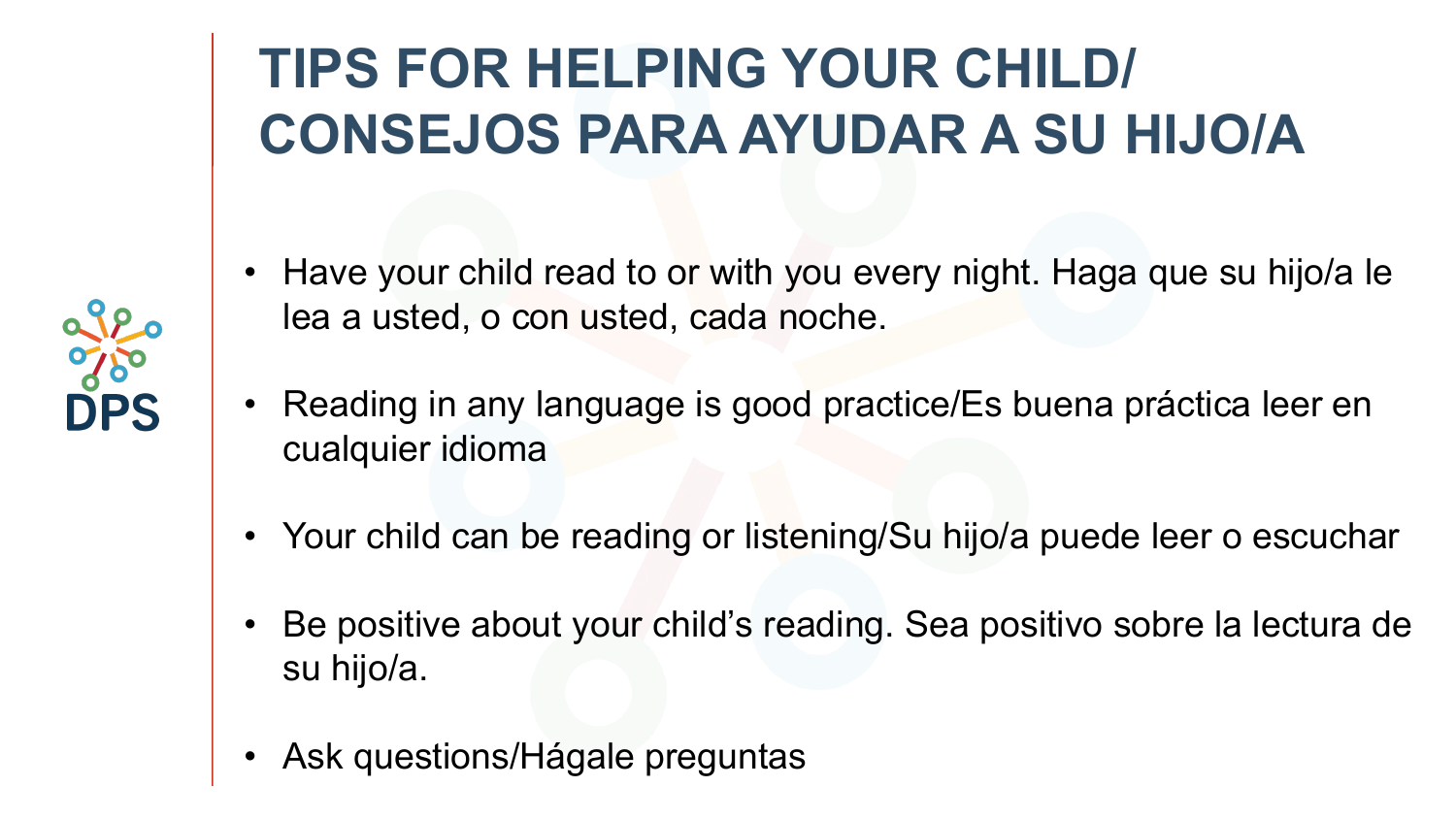### How you can be involved in the Title I program at school

- In the school, in classrooms, or on field trips
- Decisions and Planning on How to Use Title I School Parent/Family Engagement Funds
- District/School Parent Advisory Councils (PAC)- meetings throughout the year where parents participate in school-wide program planning, and decide how to use the Title I family engagement funds
- **School Parent Councils**